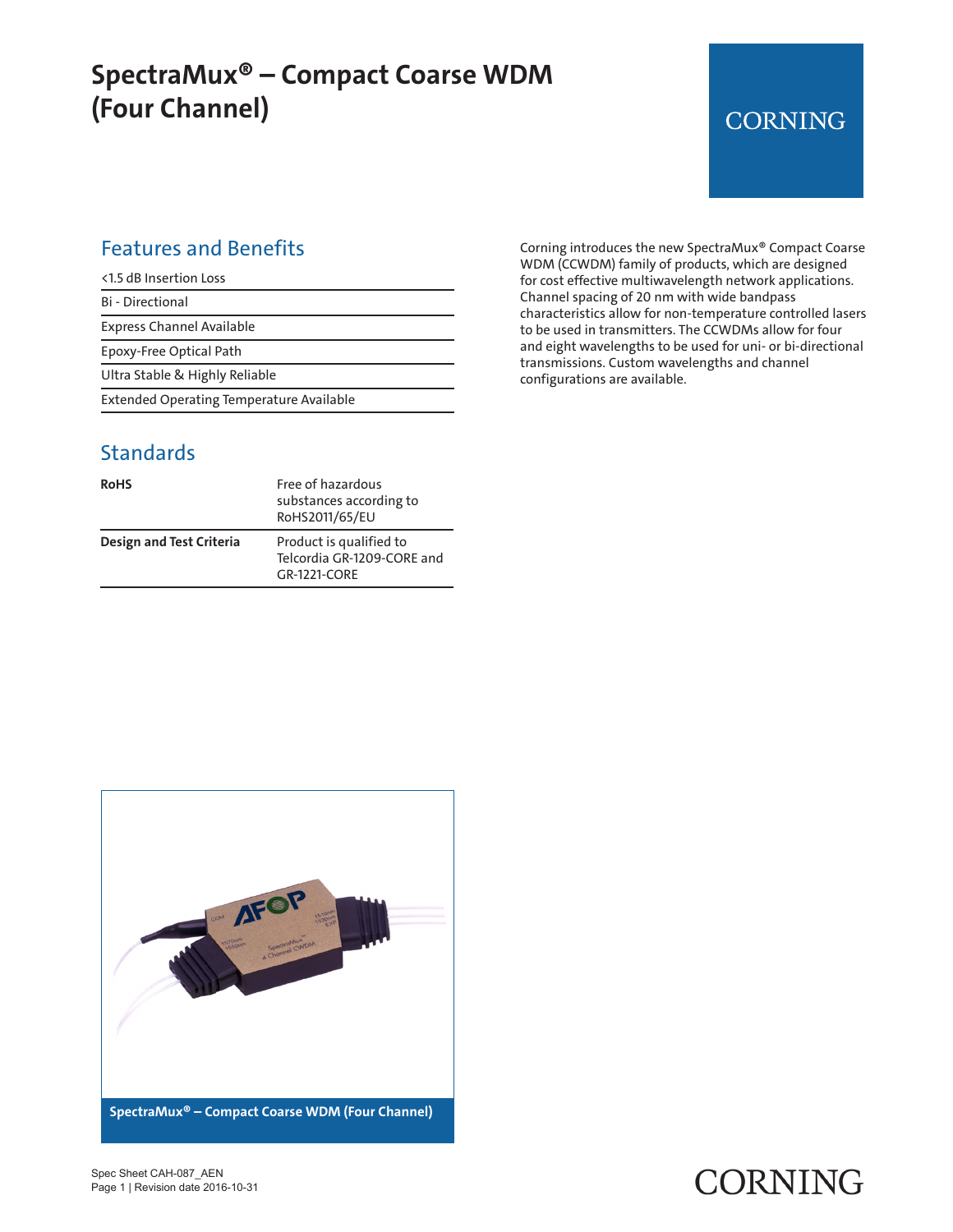## **SpectraMux® – Compact Coarse WDM (Four Channel)**

## CORNING

### Specifications

| <b>Parameters (Four-Channel)</b>              | <b>Minimum</b>  | <b>Typical</b>                                                                                                         | <b>Maximum</b>    |
|-----------------------------------------------|-----------------|------------------------------------------------------------------------------------------------------------------------|-------------------|
| Center Wavelength λc                          |                 | 1291, 1311, 1331, 1351 nm<br>1471, 1491, 1511, 1531 nm<br>or 1511, 1531, 1551, 1571 nm<br>or 1551, 1571, 1591, 1611 nm |                   |
| <b>Pass Channel Insertion Loss</b>            |                 | 1.0 dB                                                                                                                 | 1.5 dB            |
| Express Channel Insertion Loss (Optional)     |                 |                                                                                                                        | 1.5 dB            |
| Passband Width                                | $13 \text{ nm}$ | $15 \text{ nm}$                                                                                                        |                   |
| <b>Passband Flatness</b>                      |                 | 0.2 dB                                                                                                                 | 0.3 dB            |
| Adjacent Channel Isolation                    | 30dB            | 40 dB                                                                                                                  |                   |
| Non-Adjacent Channel Isolation                | 45 dB           | 50 dB                                                                                                                  |                   |
| <b>Optical Return Loss</b>                    | 45dB            | 50 dB                                                                                                                  |                   |
| Directivity                                   | 55 dB           |                                                                                                                        |                   |
| <b>PDL</b>                                    |                 |                                                                                                                        | 0.2 db            |
| <b>PMD</b>                                    |                 |                                                                                                                        | 0.2 <sub>ps</sub> |
| Maximum Maximum Optical Power                 |                 | 300 mW                                                                                                                 |                   |
| <b>Operating Temperature Range</b>            |                 | $-5^{\circ}$ C to $+65^{\circ}$ C                                                                                      |                   |
| Storage Temperature Range                     |                 | $-40^{\circ}$ C to $+85^{\circ}$ C                                                                                     |                   |
| Tensile Load (900 µm Buffered)                |                 | 5N Maximum                                                                                                             |                   |
| *Specifications do not include connector loss |                 |                                                                                                                        |                   |

| <b>Packaging Dimensions</b> | Fiber Type                                                      | Pigtail Length |
|-----------------------------|-----------------------------------------------------------------|----------------|
| $41$ mm x 28 mm x 6 mm      | Fiber Type: Corning <sup>®</sup> SMF-28e® or compatible, 900 µm | 1 m (Standard) |